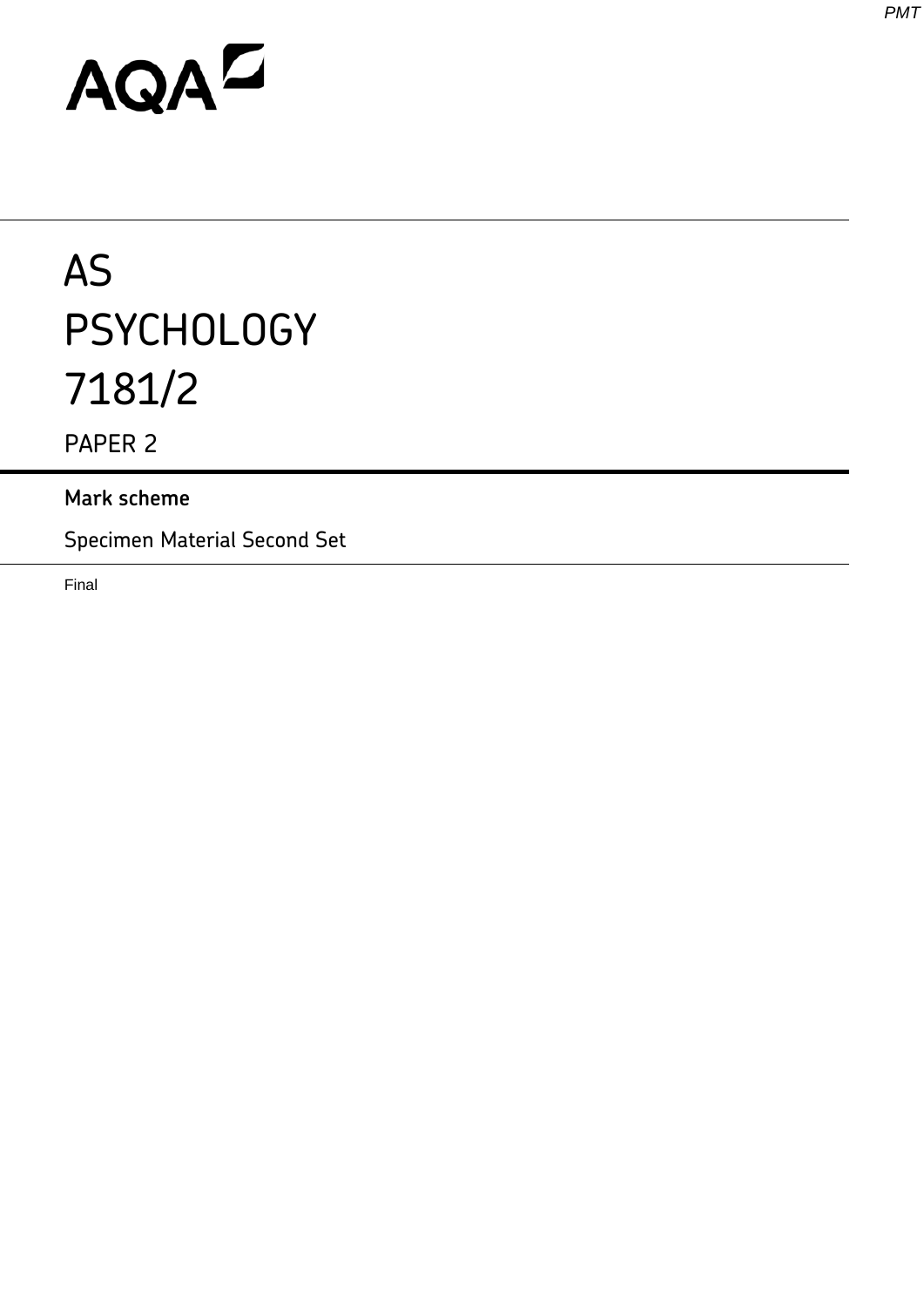Mark schemes are prepared by the Lead Assessment Writer and considered, together with the relevant questions, by a panel of subject teachers. This mark scheme includes any amendments made at the standardisation events which all associates participate in and is the scheme which was used by them in this examination. The standardisation process ensures that the mark scheme covers the students' responses to questions and that every associate understands and applies it in the same correct way. As preparation for standardisation each associate analyses a number of students' scripts: alternative answers not already covered by the mark scheme are discussed and legislated for. If, after the standardisation process, associates encounter unusual answers which have not been raised they are required to refer these to the Lead Assessment Writer.

It must be stressed that a mark scheme is a working document, in many cases further developed and expanded on the basis of students' reactions to a particular paper. Assumptions about future mark schemes on the basis of one year's document should be avoided; whilst the guiding principles of assessment remain constant, details will change, depending on the content of a particular examination paper.

Further copies of this mark scheme are available from [aqa.org.uk](http://www.aqa.org.uk/)

Copyright © 2014 AQA and its licensors. All rights reserved.

AQA retains the copyright on all its publications. However, registered schools/colleges for AQA are permitted to copy material from this booklet for their own internal use, with the following important exception: AQA cannot give permission to schools/colleges to photocopy any material that is acknowledged to a third party even for internal use within the centre.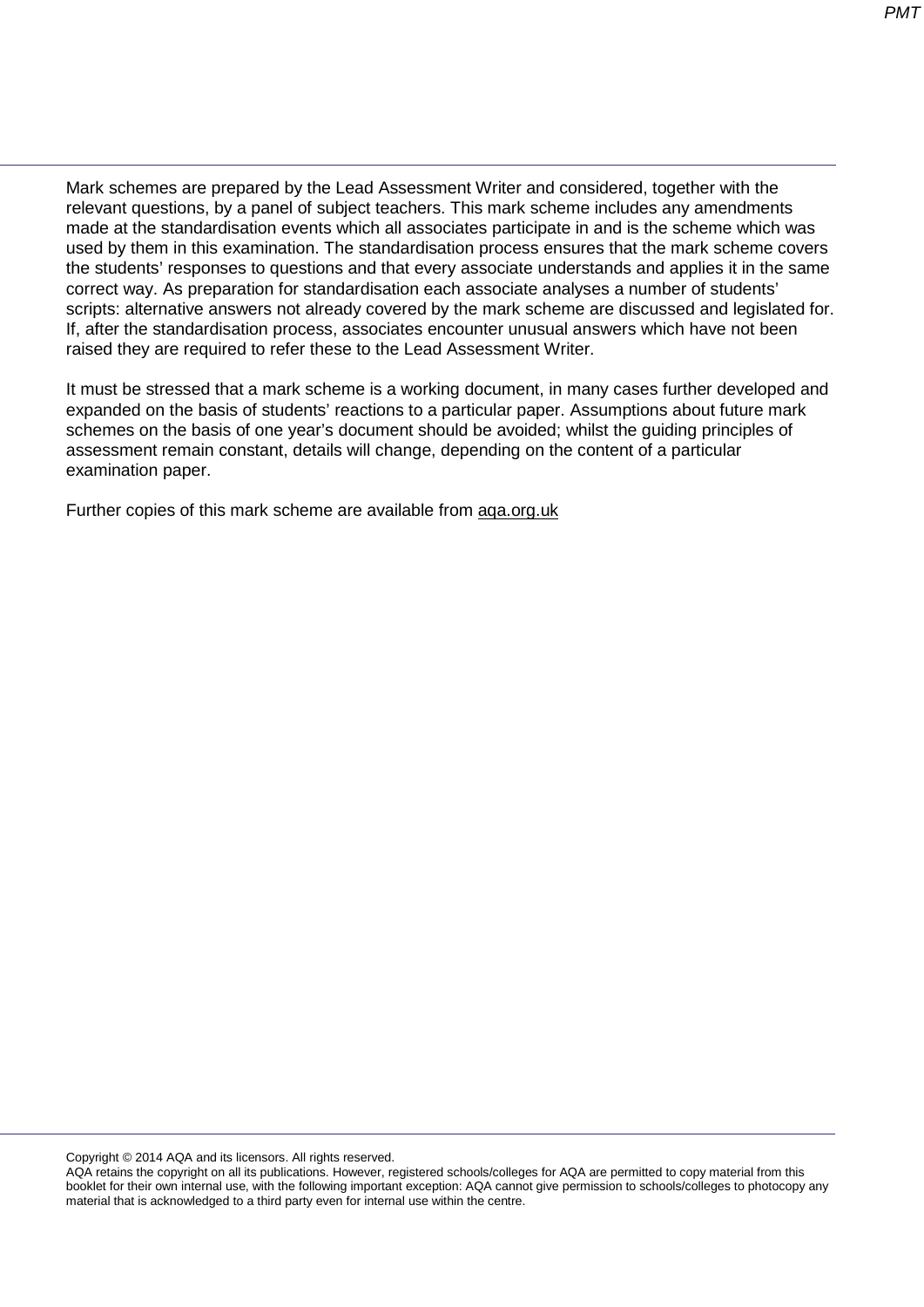#### **Level of response marking instructions**

Level of response mark schemes are broken down into two, three or four levels, each of which has a descriptor. The descriptor for the level shows the average performance for the level. There are two, three or four marks in each level.

Before you apply the mark scheme to a student's answer read through the answer and annotate it (as instructed) to show the qualities that are being looked for. You can then apply the mark scheme.

#### **Step 1 Determine a level**

Start at the lowest level of the mark scheme and use it as a ladder to see whether the answer meets the descriptor for that level. The descriptor for the level indicates the different qualities that might be seen in the student's answer for that level. If it meets the lowest level then go to the next one and decide if it meets this level, and so on, until you have a match between the level descriptor and the answer. With practice and familiarity you will find that for better answers you will be able to quickly skip through the lower levels of the mark scheme.

When assigning a level you should look at the overall quality of the answer and not look to pick holes in small and specific parts of the answer where the student has not performed quite as well as the rest. If the answer covers different aspects of different levels of the mark scheme you should use a best fit approach for defining the level and then use the variability of the response to help decide the mark within the level, ie if the response is predominantly level 3 with a small amount of level 4 material it would be placed in level 3 but be awarded a mark near the top of the level because of the level 4 content.

#### **Step 2 Determine a mark**

Once you have assigned a level you need to decide on the mark. The descriptors on how to allocate marks can help with this. The exemplar materials used during standardisation will help. There will be an answer in the standardising materials which will correspond with each level of the mark scheme. This answer will have been awarded a mark by the Lead Examiner. You can compare the student's answer with the example to determine if it is the same standard, better or worse than the example. You can then use this to allocate a mark for the answer based on the Lead Examiner's mark on the example.

You may well need to read back through the answer as you apply the mark scheme to clarify points and assure yourself that the level and the mark are appropriate.

Indicative content in the mark scheme is provided as a guide for examiners. It is not intended to be exhaustive and you must credit other valid points. Students do not have to cover all of the points mentioned in the indicative content to reach the highest level of the mark scheme.

An answer which does not contain anything of relevance to the question must be awarded no marks.

Examiners are required to assign each of the students' responses to the most appropriate level according to **its overall quality**, then allocate a single mark within the level. When deciding upon a mark in a level examiners should bear in mind the relative weightings of the assessment objectives (included for each question and summarised on page 15) and be careful not to over/under credit a particular skill. This will be exemplified and reinforced as part of examiner training and standardisation.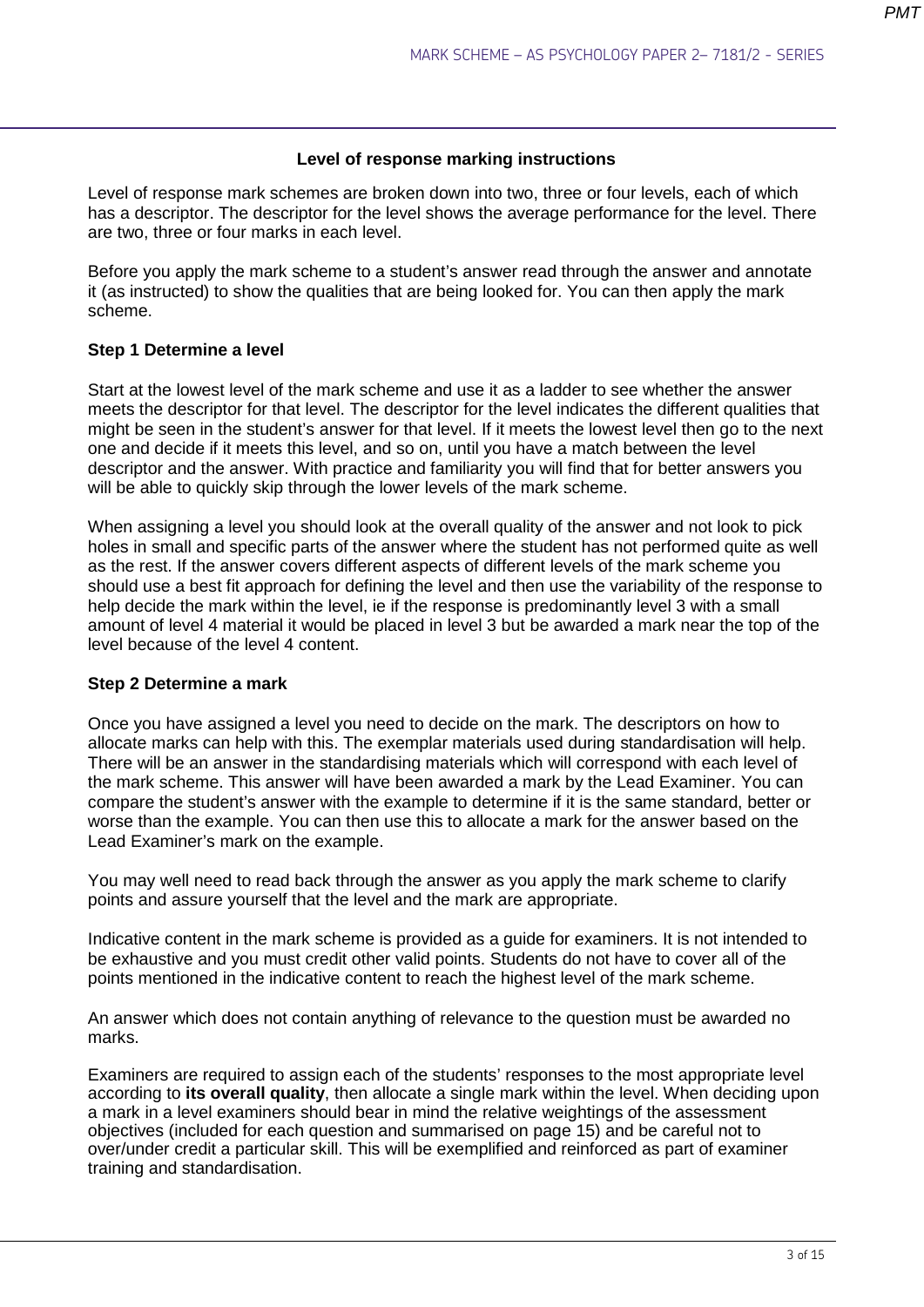# **Section A**

# **Approaches in Psychology**

**01** Which **two** of the following statements about the fight or flight response are correct? **[2 marks]**

#### **Marks for this question: AO1 = 2**

B and C

**02** Briefly explain **one** function of the endocrine system. **[2 marks]**

# **Marks for this question: AO1 = 2**

**1 mark** for a correct function of the endocrine system

- To secrete the hormones which are required to regulate many bodily functions
- To provide a chemical system of communication via the blood stream

**1 mark** for elaboration of how the function occurs: such as via release of the required amount of a specific hormone to promote appropriate growth or metabolism or reproduction.

**03** Why are the standard deviation values found in the study above useful descriptive statistics for the cognitive psychologist?  **[2 marks]**

**Marks for this question: AO2 = 2** 

**2 marks** for a clear and coherent explanation of the usefulness of the standard deviation in this study.

**1 mark** for a weak or muddled answer in which the impact of the difference in the SDs is alluded to.

- useful to inform about the spread of scores
- indicates participant variables as a group the people in Condition 1 are quite different/are more variable than those in Condition 2.

Credit answers which suggest that the SDs can be used to look for similarity or differences in variance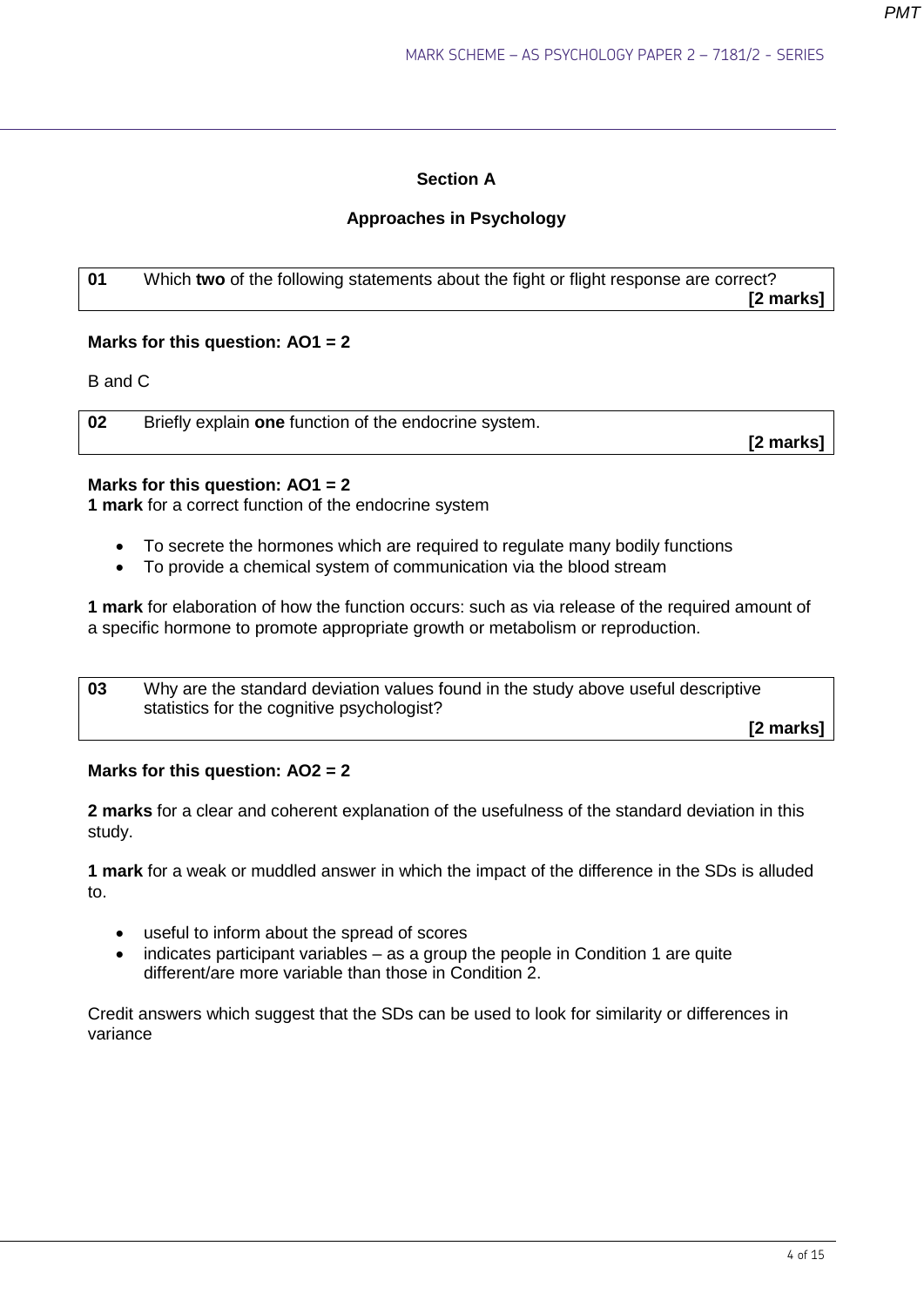**04** Outline **one** problem of studying internal mental processes like memory ability by conducting experiments such as that described in **Question 03** above.

**[2 marks]**

#### **Marks for this question: AO3 = 2**

**2 marks** for a clear, coherent outline of a relevant problem **1 mark** for a weak, muddled or very limited outline

#### **Possible problems:**

- Direct observation of memory is not possible and must be inferred from the results/behaviour of the participants – this inference could be mistaken.
- The task given is rarely how normal memory functioning occurs because it is specifically designed to make measurement possible – the researcher therefore collects data that is only related to memory processing under experimental conditions.

Credit other valid problems.

**05** Rita and Holly are identical twins who were separated at birth. When they finally met each other at the age of 35, they were surprised at how different their personalities were. Rita is much more social and out-going than Holly.

 Use your knowledge of genotype and phenotype to explain this difference in their personalities. **[4 marks]**

#### **Marks for this question: AO2 = 4**

| Level         | <b>Marks</b> | <b>Description</b>                                                                                                                                                                                                     |  |  |
|---------------|--------------|------------------------------------------------------------------------------------------------------------------------------------------------------------------------------------------------------------------------|--|--|
| $\mathcal{P}$ | $3 - 4$      | Knowledge of genotype and phenotype is clear. Explanation of how these<br>affect personality is clear. The answer is generally coherent with effective<br>use of terminology.                                          |  |  |
|               | $1 - 2$      | There is limited/partial knowledge and explanation. Knowledge is clear but<br>the explanation is missing or inaccurate. The answer lacks accuracy and<br>detail. Use of terminology is either absent or inappropriate. |  |  |
|               |              | No relevant content.                                                                                                                                                                                                   |  |  |

#### **Possible Content:**

- Holly and Rita have identical genotype as they are MZ twins.
- They have the predisposition to develop the same personalities as each other unless another factor(s) intervenes.
- For them to have developed different personalities over time, this must have been influenced by being in different environments.
- Their phenotypes personalities achieved are different, presumably because Rita was encouraged to be sociable and lively and Holly was not.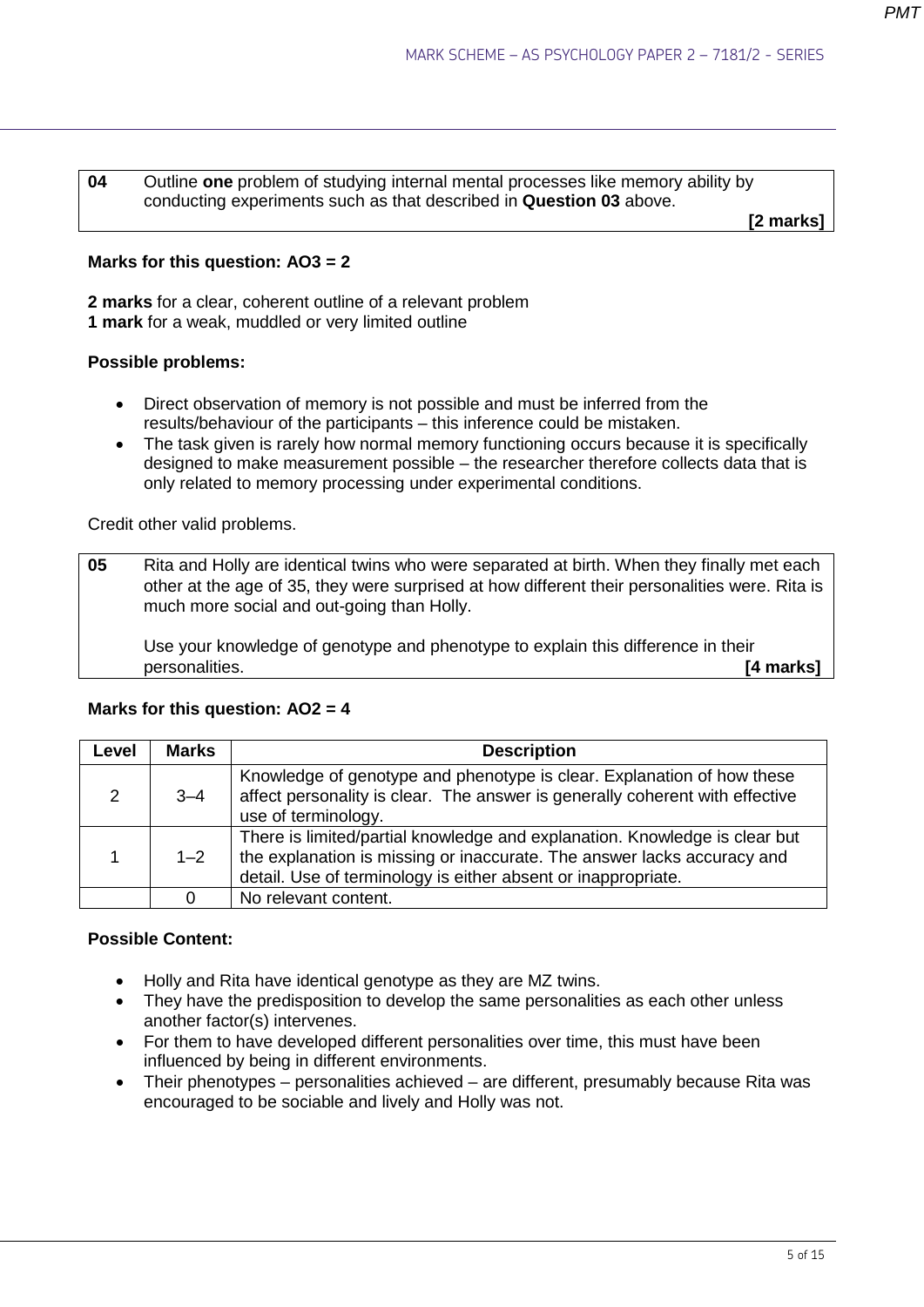**06** Outline and evaluate the social learning theory approach. Refer to evidence in your answer.

**[12 marks]**

#### **Marks for this question: AO1 = 6 AO3 = 6**

| Level | <b>Marks</b>                                                                                                                                                                                                                                                                                         | <b>Description</b>                                                                                                                                                                                                                                                                    |  |  |  |
|-------|------------------------------------------------------------------------------------------------------------------------------------------------------------------------------------------------------------------------------------------------------------------------------------------------------|---------------------------------------------------------------------------------------------------------------------------------------------------------------------------------------------------------------------------------------------------------------------------------------|--|--|--|
| 4     | $10 - 12$                                                                                                                                                                                                                                                                                            | Knowledge of social learning theory and associated evidence is accurate<br>and generally well detailed. Discussion is mostly effective. The answer is<br>clear, coherent and focused. Specialist terminology is used effectively.<br>Minor detail and/or expansion sometimes lacking. |  |  |  |
| 3     | Knowledge of social learning theory is evident. Some evidence is included.<br>Discussion is apparent and mostly effective. There are occasional<br>$7 - 9$<br>inaccuracies. The answer is mostly clear and organised. Specialist<br>terminology is mostly used appropriately. Lacks focus in places. |                                                                                                                                                                                                                                                                                       |  |  |  |
| 2     | $4 - 6$                                                                                                                                                                                                                                                                                              | Knowledge of social learning theory is present. Focus is mainly on<br>description. Any discussion is of limited effectiveness. The answer lacks<br>clarity, accuracy and organisation in places. Specialist terminology is used<br>inappropriately on occasions.                      |  |  |  |
|       | Knowledge of social learning theory is limited. Discussion is very limited,<br>poorly focused or absent. The answer as a whole lacks clarity, has many<br>$1 - 3$<br>inaccuracies and is poorly organised. Specialist terminology is either<br>absent or inappropriately used.                       |                                                                                                                                                                                                                                                                                       |  |  |  |
|       | O                                                                                                                                                                                                                                                                                                    | No relevant content.                                                                                                                                                                                                                                                                  |  |  |  |

#### **Possible content:**

- Learning takes place in a social context
- Learning occurs via observation of the behaviour of others and the rewards or punishments received for the behaviour
- Other people act as models and the characteristics of models influence the likelihood of imitation of the behaviour
- Learning and performance are not the same activity. Mediational processes affect production of behaviour reciprocal determinism and the concept of free will
- Relevant research eg Bobo doll study, Bandura
- Concepts of identification and vicarious reinforcement.

#### **Possible discussion**

- Use of evidence to support social learning theory
- Benefits of the experimental approach to investigate learning and issues with experimental evidence that might affect the validity of the results and therefore the conclusions drawn
- Focus on human traits of consciousness and rationality which cannot be demonstrated with animal research, addresses the influence of mediational processes on learning – neglected by behaviourists
- Provides explanations that relate to behaviours such as aggression and intellectual development
- Does not pay much attention to the impact of biological, heredity or maturational factors on behaviour, evidence from these areas of research does show they do have an impact.

Credit other relevant information.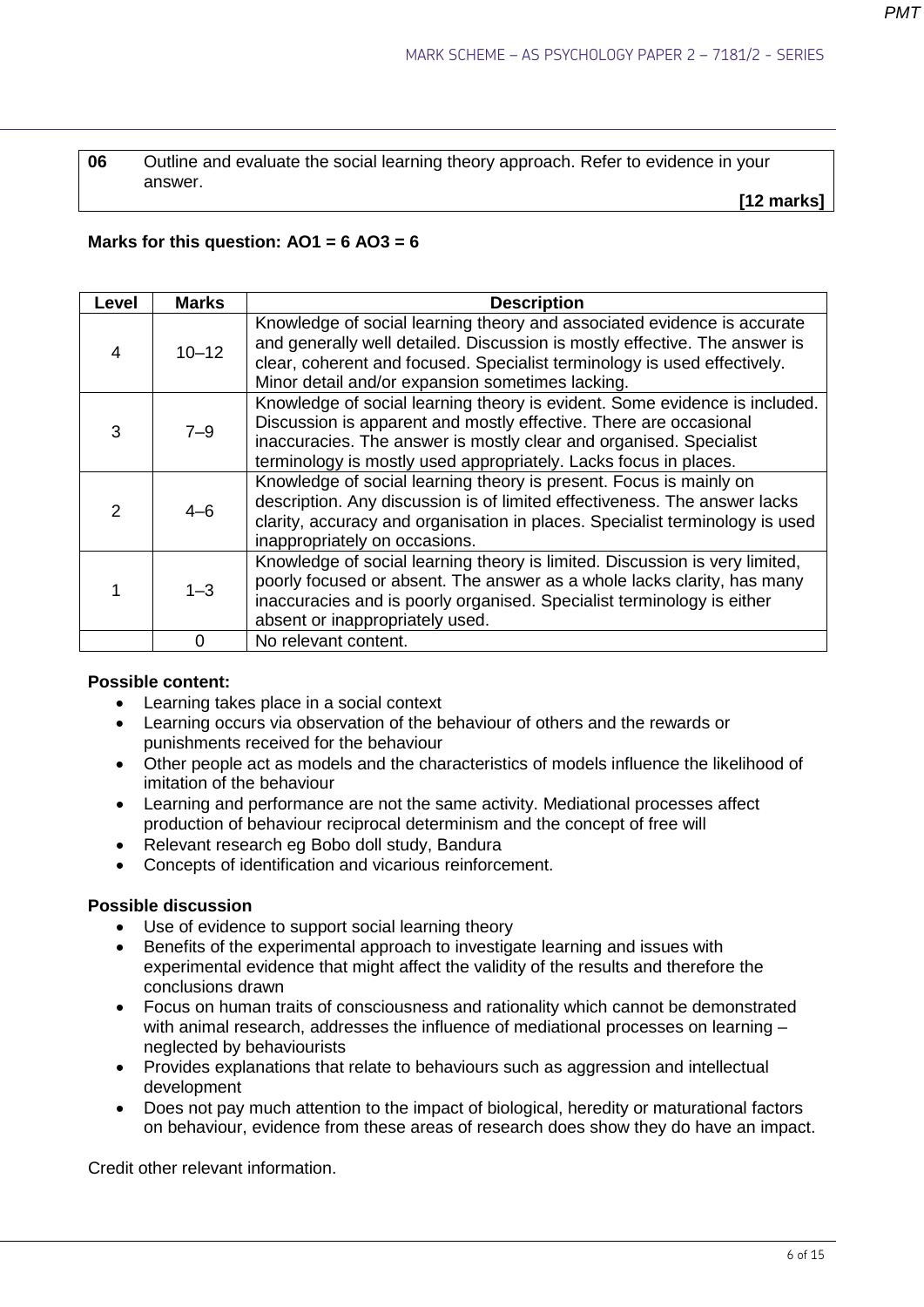# **Section B**

# **Psychopathology**

| 07 | What is meant by 'statistical infrequency' as a definition of abnormality? |           |
|----|----------------------------------------------------------------------------|-----------|
|    |                                                                            | [2 marks] |

# **Marks for this question: AO1 = 2**

**2 marks** for a clear and accurate explanation of the term 'statistical infrequency' as a definition of abnormality

**1 mark** for a weak, muddled or very limited explanation

**Content:** A person's trait, thinking or behaviour would be considered to be an indication of abnormality if it was found to be numerically (statistically) rare/uncommon/anomalous

**08** Outline **two** characteristics of obsessive-compulsive disorder. Refer to Gavin in your answer.

**[4 marks]** 

#### **Marks for this question: AO1 = 2 AO2 = 2**

| Level | <b>Marks</b> | <b>Description</b>                                                                                                                                                                                                                                                                                                                                                     |  |  |
|-------|--------------|------------------------------------------------------------------------------------------------------------------------------------------------------------------------------------------------------------------------------------------------------------------------------------------------------------------------------------------------------------------------|--|--|
| 2     | $3 - 4$      | Outline of characteristics of OCD is clear. Application to the stem is clear.                                                                                                                                                                                                                                                                                          |  |  |
|       |              | The answer is generally coherent with effective use of terminology.                                                                                                                                                                                                                                                                                                    |  |  |
|       | $1 - 2$      | There is limited/partial explanation of the characteristics of OCD and<br>application to the stem. Explanation of OCD characteristics is clear but the<br>application is missing or inaccurate OR application is clear but the<br>explanation is missing or inaccurate. The answer lacks accuracy and detail.<br>Use of terminology is either absent or inappropriate. |  |  |
|       |              | No relevant content.                                                                                                                                                                                                                                                                                                                                                   |  |  |

# **Possible Content:**

- A cognitive characteristic would be an irrational belief or persistent recurring thoughts catastrophic thinking such as: my family is in danger and might get trapped in a house fire'.
- An emotional characteristic would be feeling anxiety or the reduction of anxiety such as: 'worry about them' or 'feeling calm after making sure a fire cannot start'.
- A behavioural characteristic would be performing a repetitive action such as: switching plug sockets six times.

Credit for two characteristics of OCD, if student offers three, credit the best two.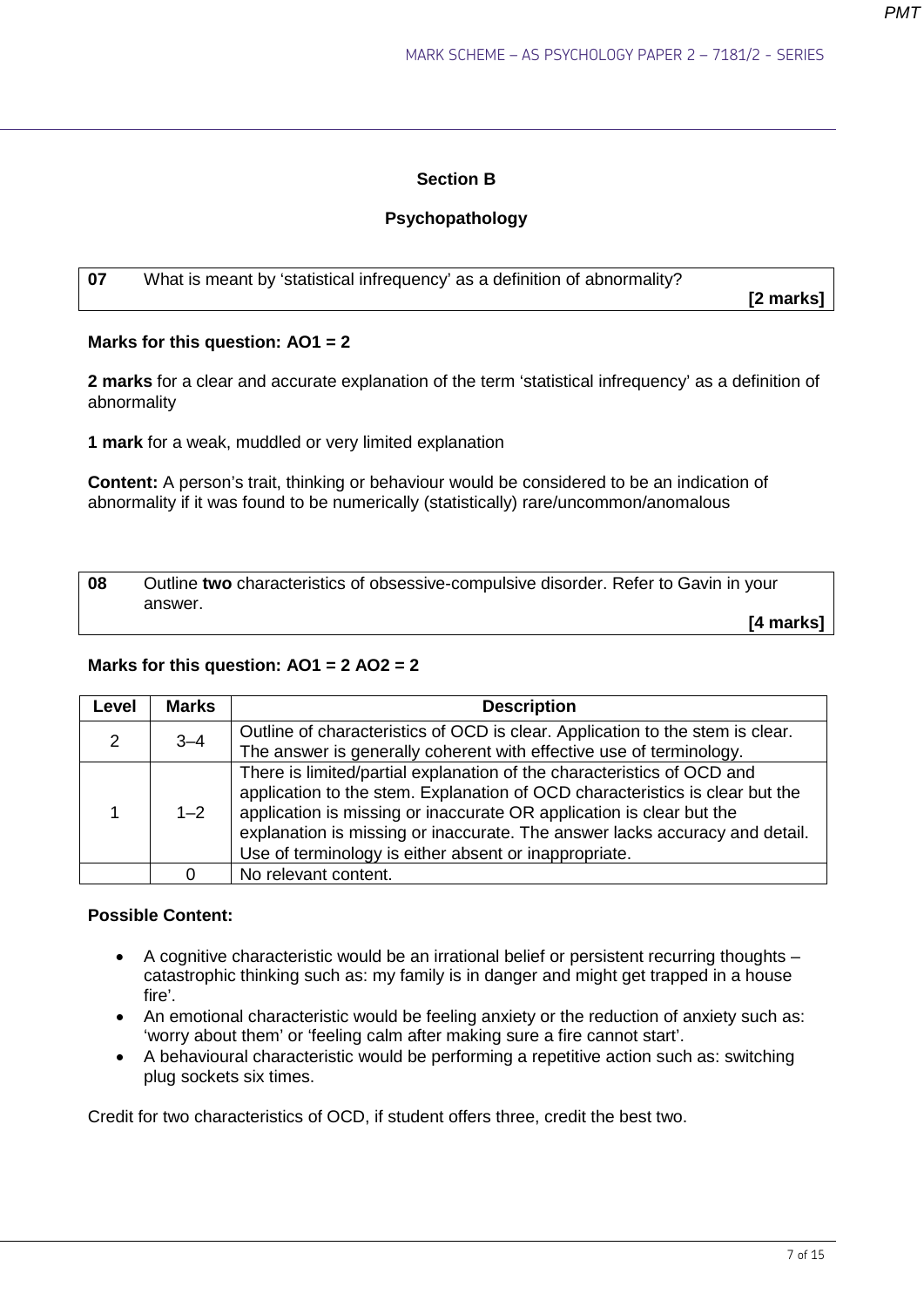**09** A psychologist has suggested treating Tommy's fear of birds using systematic desensitisation. Explain how this procedure could be used to help Tommy overcome his phobia.

**[4 marks]**

#### **Marks for this question: AO2 = 4**

**1 mark each** for applied description of the following aspects of systematic desensitisation: relaxation, hierarchy development, gradual exposure

**Plus 1 further mark** for some elaboration of any of the three aspects

#### **Content:**

- Tommy would be taught relaxation techniques he could use when he encounters birds as part of the therapy.
- Tommy would devise his hierarchy so it reflects his least to most feared bird situation (for example, small picture of a sparrow, then a small bird through a window…)
- Tommy would then be exposed to birds gradually, ensuring he is relaxed at each stage.

| 10 | Explain why systematic desensitisation might be more ethical than using flooding to treat |  |
|----|-------------------------------------------------------------------------------------------|--|
|    | Tommy's phobia.                                                                           |  |

**[2 marks]**

#### **Marks for this question: AO3 = 2**

**2 marks** for a clear and coherent explanation of the benefits of systematic desensitisation over flooding as a treatment for a phobia for a child

**1 mark** for a very brief, weak or muddled explanation

#### **Possible points:**

- SD is gradual so the anxiety produced in the treatment is limited whereas in flooding the most feared situation is presented immediately which would be too traumatic for a small child.
- Tommy may not fully understand that consent to flooding would mean immediate exposure to his most feared situation so his consent to systematic desensitisation increases his protection from harm.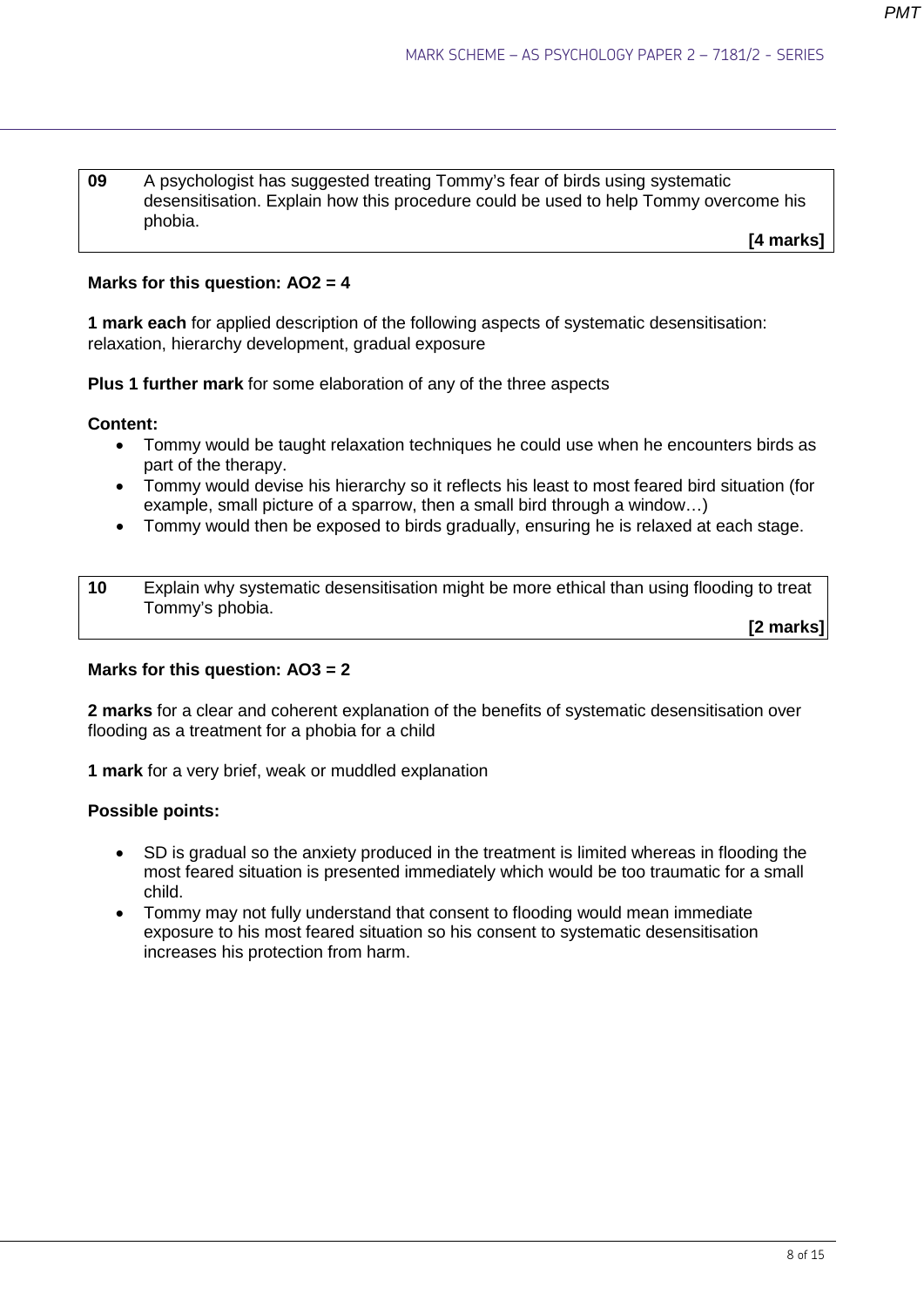**11** Outline and evaluate **at least one** cognitive approach to explaining depression. **[12 marks]**

# **Marks for this question: AO1 = 6 AO3 = 6**

| Level         | <b>Marks</b> | <b>Description</b>                                                                                                                                                                                                                                                                           |  |  |  |
|---------------|--------------|----------------------------------------------------------------------------------------------------------------------------------------------------------------------------------------------------------------------------------------------------------------------------------------------|--|--|--|
| 4             | $10 - 12$    | Knowledge of a least one cognitive explanation for depression is<br>accurate and generally well detailed. Discussion is mostly effective.<br>The answer is clear, coherent and focused. Specialist terminology is<br>used effectively. Minor detail and/or expansion sometimes lacking.      |  |  |  |
| 3             | $7 - 9$      | Knowledge of at least one cognitive explanation for depression is<br>evident. Discussion is apparent and mostly effective. There are<br>occasional inaccuracies. The answer is mostly clear and organised.<br>Specialist terminology is mostly used appropriately. Lacks focus in<br>places. |  |  |  |
| $\mathcal{P}$ | $4 - 6$      | Knowledge of at least one cognitive explanation for depression is<br>present. Focus is mainly on description. Any discussion is of limited<br>effectiveness. The answer lacks clarity, accuracy and organisation<br>in places. Specialist terminology used inappropriately on occasions.     |  |  |  |
|               | $1 - 3$      | Knowledge of at least one cognitive explanation for depression is<br>limited. Discussion is limited, poorly focused or absent. The answer<br>as a whole lacks clarity, has many inaccuracies and is poorly<br>organised. Specialist terminology either absent or inappropriately<br>used.    |  |  |  |
|               | 0            | No relevant content.                                                                                                                                                                                                                                                                         |  |  |  |

# **Possible content:**

- Underlying assumption of the cognitive explanation depression is the result of disturbance in 'thinking'.
- Beck's negative triad childhood negative schemas develop providing a negative framework for viewing events pessimistically. In adulthood these become biases such as overgeneralisation; magnification; selective perception and absolutist thinking.
- The negative triad is where people think consistently negatively about the self, the world and the future.
- Ellis's ABC model developed to explain response to negative events how people react differently to stress and adversity.
- The model provides the sequence of the process:  $A th$ e adversity or event to which there is a reaction;  $B$  – the belief or explanation about why the situation occurred;  $C$  – the consequence – the feelings and behaviour the belief now causes. In essence the external event is 'blamed' for the unhappiness being experienced.
- Both models explain depression as a consequence of faulty and negative thinking about events and suggest it can be managed by challenging this faulty thinking.
- Evidence to support either model such as Beck 1976.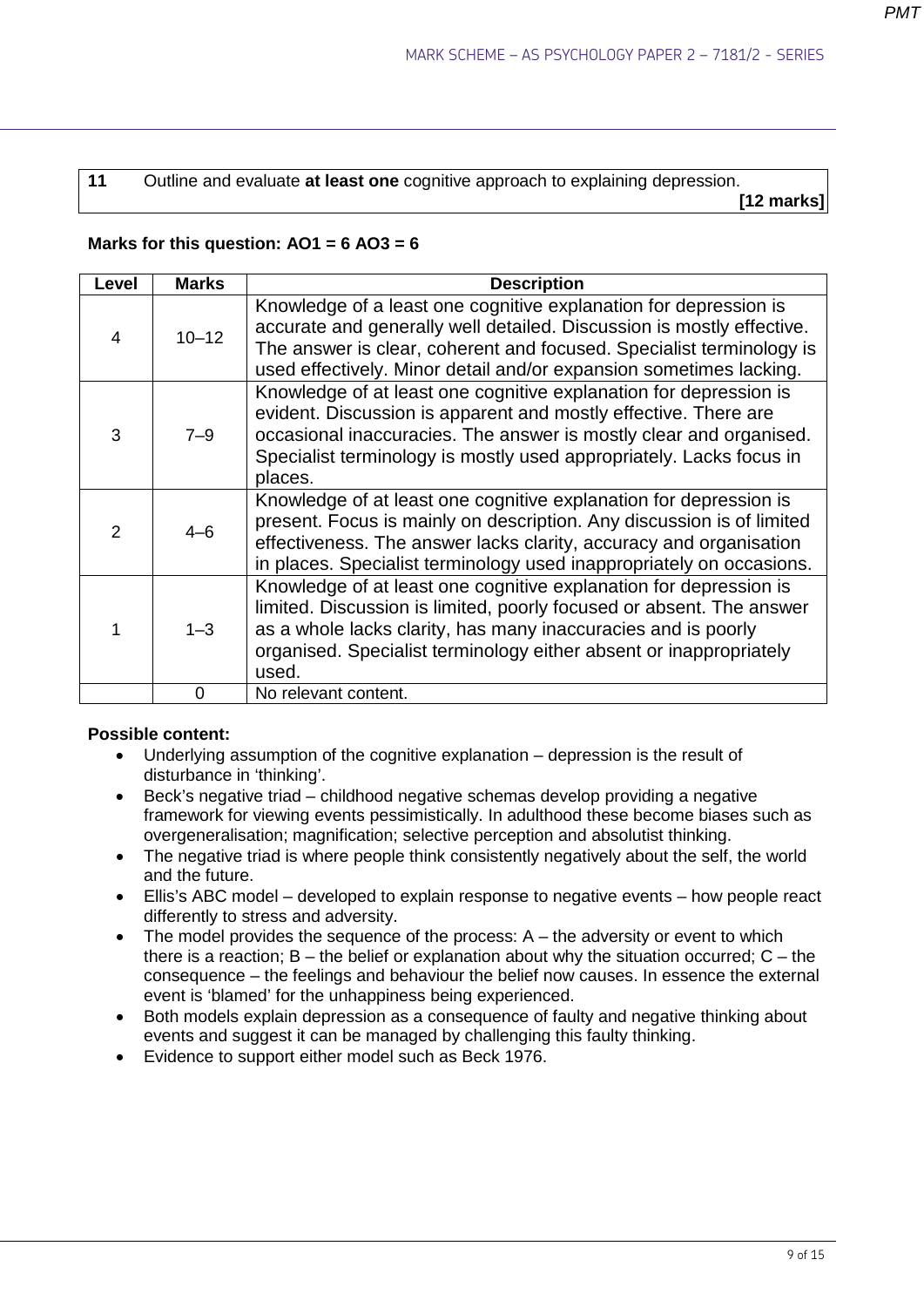#### **Possible evaluation:**

- The use of examples to illustrate the negative triad or the ABC model
- The use of evidence to support cognitive explanation(s)
- The development of successful therapies based on cognitive explanations: CBT and/or REBT
- Cognitive explanation(s) do not explain the links between anger and depression well
- Cognitive explanations do not distinguish cause and effect factors
- Cognitive explanations do not deal with the manic phases in bipolar I and II
- Comparison with alternative explanations eg biological evidence suggests genetic, neurochemical and neuroanatomical influences a biological predisposition

Credit other relevant information.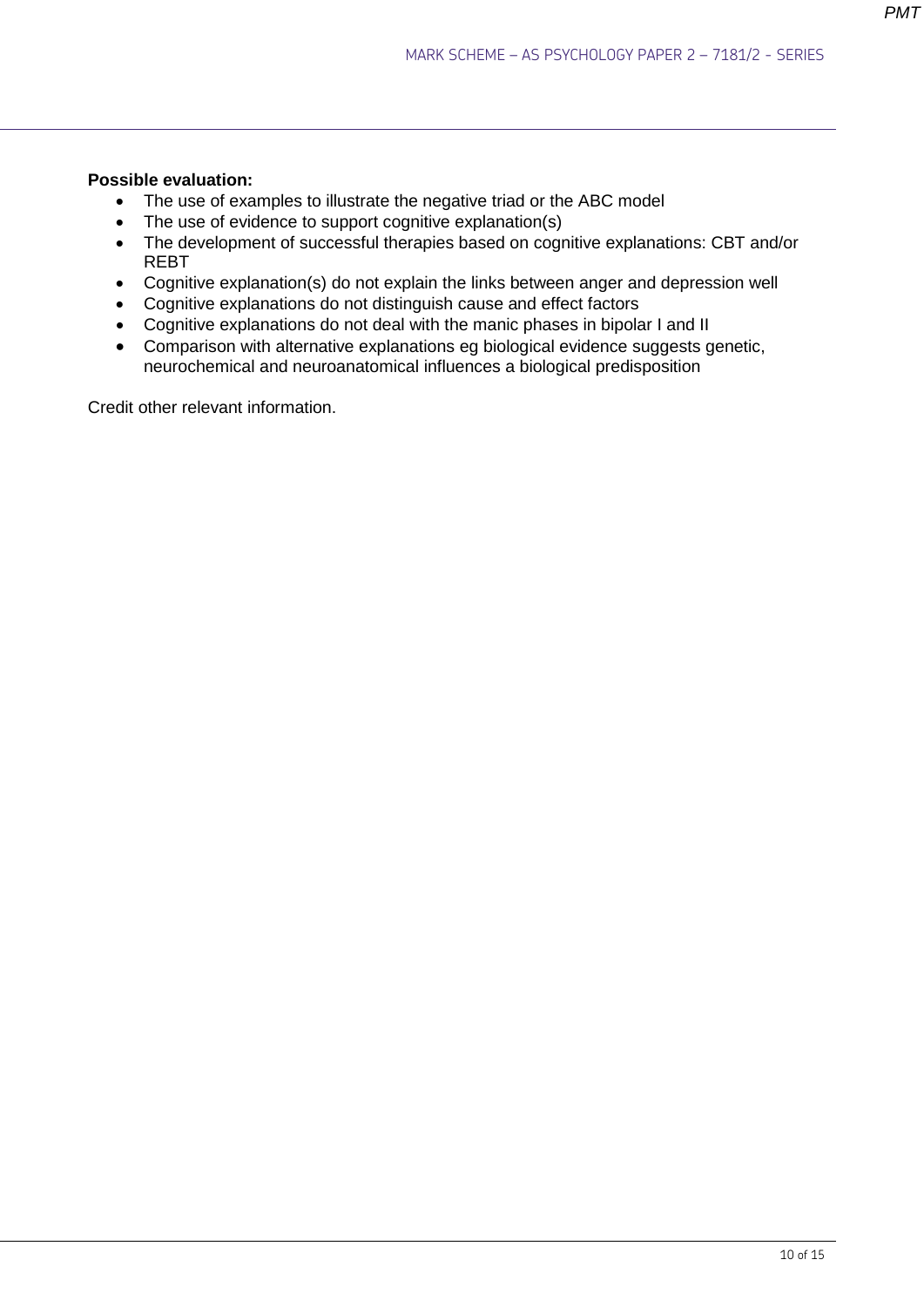# **Section C**

# **Research Methods**

**12.1** Use the graph paper below to sketch a display of the data given in **Table 2** opposite. You do not need to give your display a title.

**[3 marks]**

# **Marks for this question: AO2 = 3**



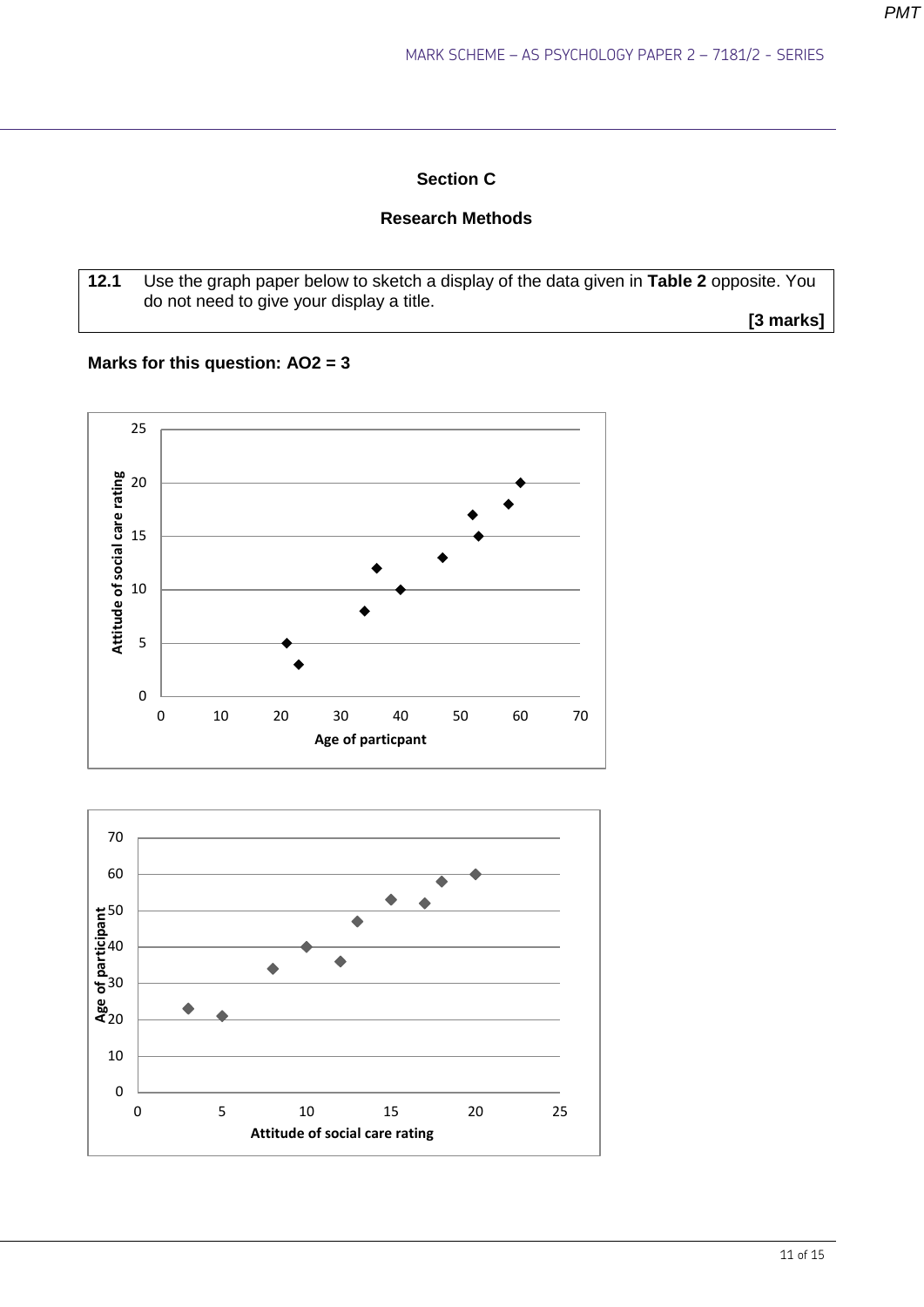**3 marks** for the following points:

- Axes correctly labelled as Age of participant and Attitude to social care rating
- Scales are suitable
- Points plotted accurately.

**12.2** What does the display you have drawn in your answer in **Question 12.1** suggest about the relationship between age and attitude to social care issues? Explain your answer. **[2 marks]**

#### **Marks for this question: AO2 = 2**

**2 marks** for: there is a **positive relationship** between age and interest in social care issues/as people get older their interest in social care increases (1) this is because as the values on one co-variable increase, so do the values on the other co-variable (1) OR as age increases so does attitude to social care **rating/score**.

| 12.3 | Briefly explain how investigator effects might have occurred in this study. |               |
|------|-----------------------------------------------------------------------------|---------------|
|      |                                                                             | [2 marks] $ $ |

#### **Marks for this question: AO2 = 2**

**1 mark** for knowledge of an investigator effect – this is when the person collecting the data has knowledge of what the research aim is/traits and that knowledge/those traits affect the data obtained.

**1 mark** for a brief explanation of how investigator effects might have occurred in this study.

If the researchers believed that older people would be more interested in social care they could have just given scores based on the age of the person.

**12.4** Outline how the researchers could have avoided investigator effects having an impact on the study.

**[2 marks]**

# **Marks for this question: AO3 = 2**

**2 marks** for explaining how investigator effects could have been avoided in the study. The answer needs to explain what could be done and how that would decrease/eliminate the effect.

#### **Possible content:**

- Discussion of separate observation by the two researchers and comparison inter-rater reliability
- Having 'blind' rating of the discussion by someone who is unaware of the aim or research hypothesis
- Filming the discussions so there is a permanent record that can be checked by peer review of the data to confirm the scores/ratings.

Credit other relevant procedures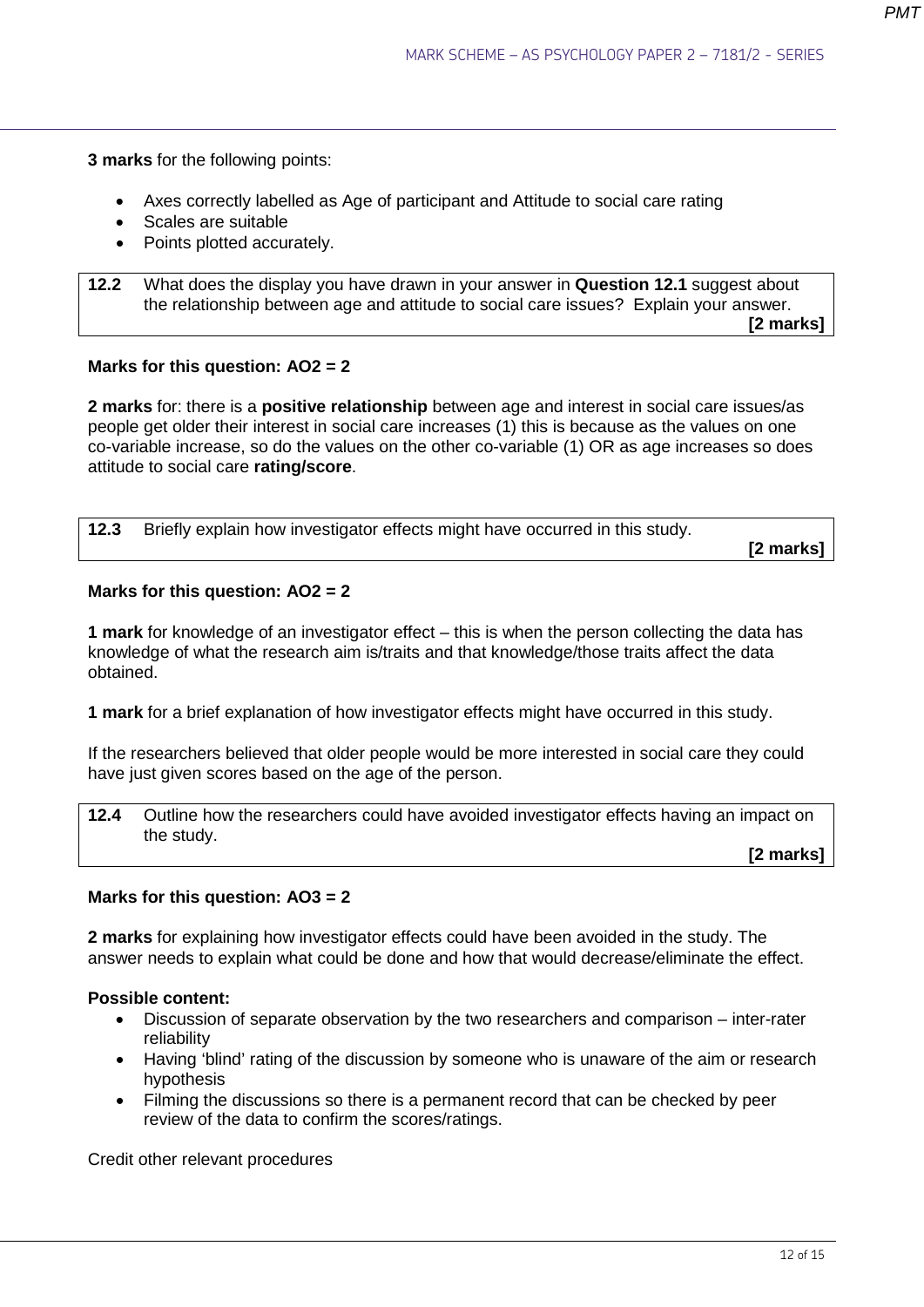**12.5** Briefly discuss the benefits for the researcher of using **both** closed **and** open questions on their questionnaire about attitudes to social care.

**[4 marks]**

#### **Marks for this question: AO2 = 4**

| Level                                      | <b>Marks</b> | <b>Description</b>                                                                                                                                                                                                        |  |  |
|--------------------------------------------|--------------|---------------------------------------------------------------------------------------------------------------------------------------------------------------------------------------------------------------------------|--|--|
| 2                                          | $3 - 4$      | Explanation of how closed and open questions are beneficial is clear. The<br>answer is generally coherent with effective use of terminology.                                                                              |  |  |
| $1 - 2$<br>either absent or inappropriate. |              | There is limited/partial reference to the benefit(s) of closed and open<br>questions. The answer lacks accuracy and detail. Use of terminology is<br>OR answer only refers to either closed or open questions at Level 2. |  |  |
|                                            |              | No relevant content.                                                                                                                                                                                                      |  |  |

#### **Possible points:**

- Closed questions would present participants with options for their response so the researchers would be able to collate and display the information collected easily.
- Closed questions make it easy to compare specific response to questions the researchers wanted answered – they can be sure there will be certain information because they have restricted the options to include that information.
- Open questions allow respondents to interpret the question as they wish to and develop their response with detail or depth – so there is lots of information received.
- Open questions allow the researchers to pursue a line of enquiry that they may not have predicted but which comes to light because of a response by an interviewee.

Credit other relevant information.

**12.6** Write **one** question that you think the researchers might have put on their questionnaire. Explain which type of question you have written and why you think this would be a suitable question for this study.

**[3 marks]**

#### **Marks for this question: AO2 = 3**

- **1 mark** for an appropriate open or closed question requiring information about a social care issue
- **1 mark** for correct identification of this as an open or closed type of question
- **1 mark** for a suitable explanation for why the choice was appropriate this could relate to producing a type of data (closed – ease of analysis, open – lots of detail or depth to response/allows respondent to elaborate her/his reasoning for the response given) or it could focus on an issue of social care introduced by the candidate and not in the stem.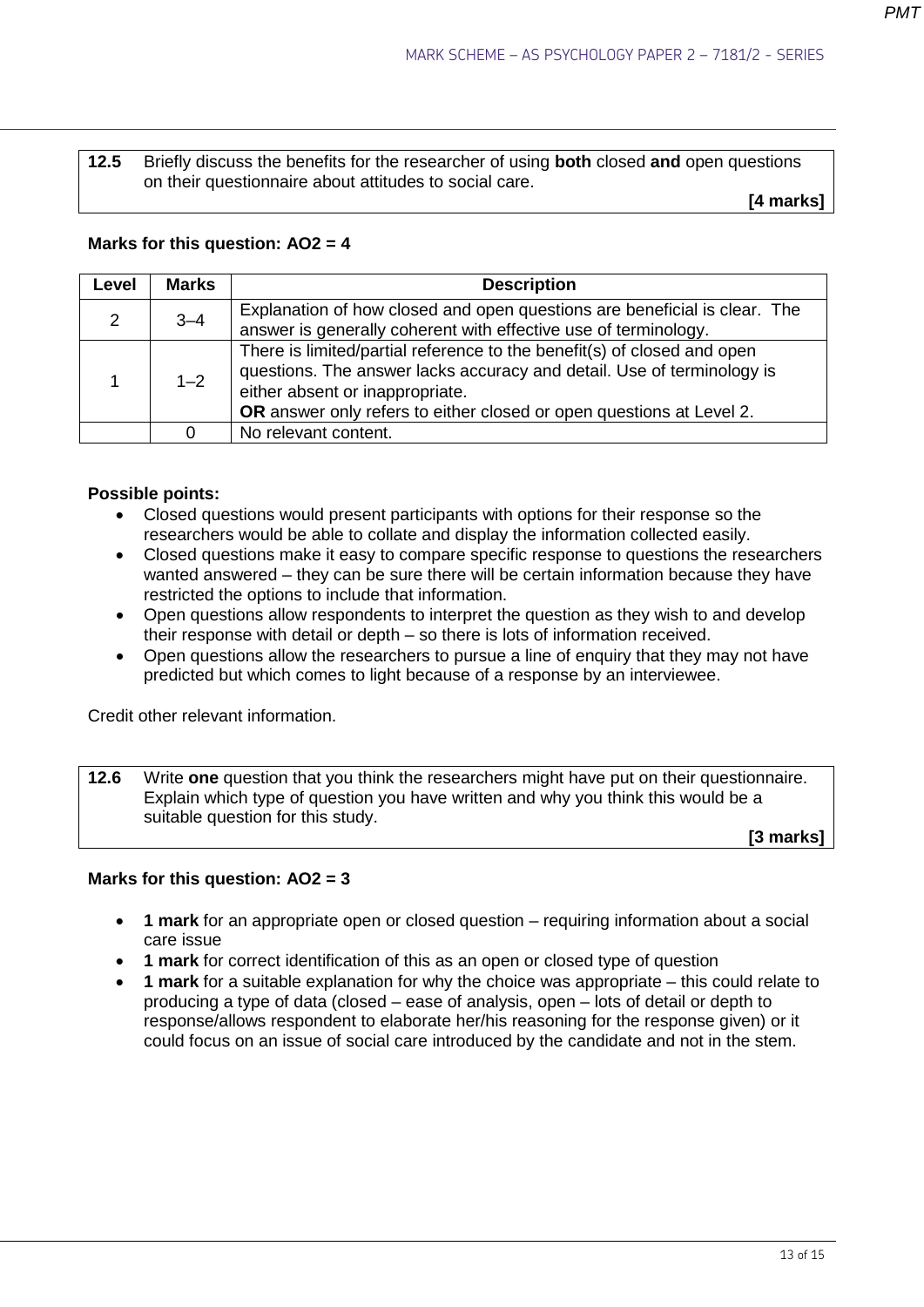**12.7** The researchers have obtained both qualitative and quantitative data in the observations and interviews they have conducted.

Identify the qualitative and quantitative data collected in this study. Explain your answer.

**[4 marks]**

#### **Marks for this question: AO1 = 2 AO2 = 2**

#### **AO2**

**1 mark:** the responses to the open questions in the interview constitute qualitative data Plus

**1 mark**: the attitudes ratings **AND/OR** the collated responses to the closed questions in the interview constitute quantitative data

# **AO1**

**1 mark** for an explanation of how the responses to the open questions is qualitative data ie is non-numeric/descriptive/retains detail of actions/thoughts/feelings Plus

**1 mark** for an explanation of how the ratings/collated responses to closed questions is quantitative data ie numerical such as a score/behaviour is represented in the form of a score on a scale

**12.8** Explain how the researchers should have addressed **two** ethical issues in the investigation.

**[4 marks]**

#### **Marks for this question: AO3 = 4**

**2 marks** for each explanation of how the chosen ethical issue could be dealt with.

**1 mark** for a brief muddled explanation. **2 marks** for a clear explanation.

Consent – to be part of what is in essence two studies. Participants should be forewarned – a briefing.

Protection from harm – at the end of participation all will have to be fully aware that they were rated for their social care interest and a low score might indicate they are 'uncaring'. They may wish to withdraw their data.

Right to withdraw – being made aware that they can at any time stop participating and at the end of their participation they can withdraw detail of their behaviour in the research.

The explanation must demonstrate an appreciation that people should be dealt with, with respect and competence.

Credit other relevant ethical issues.